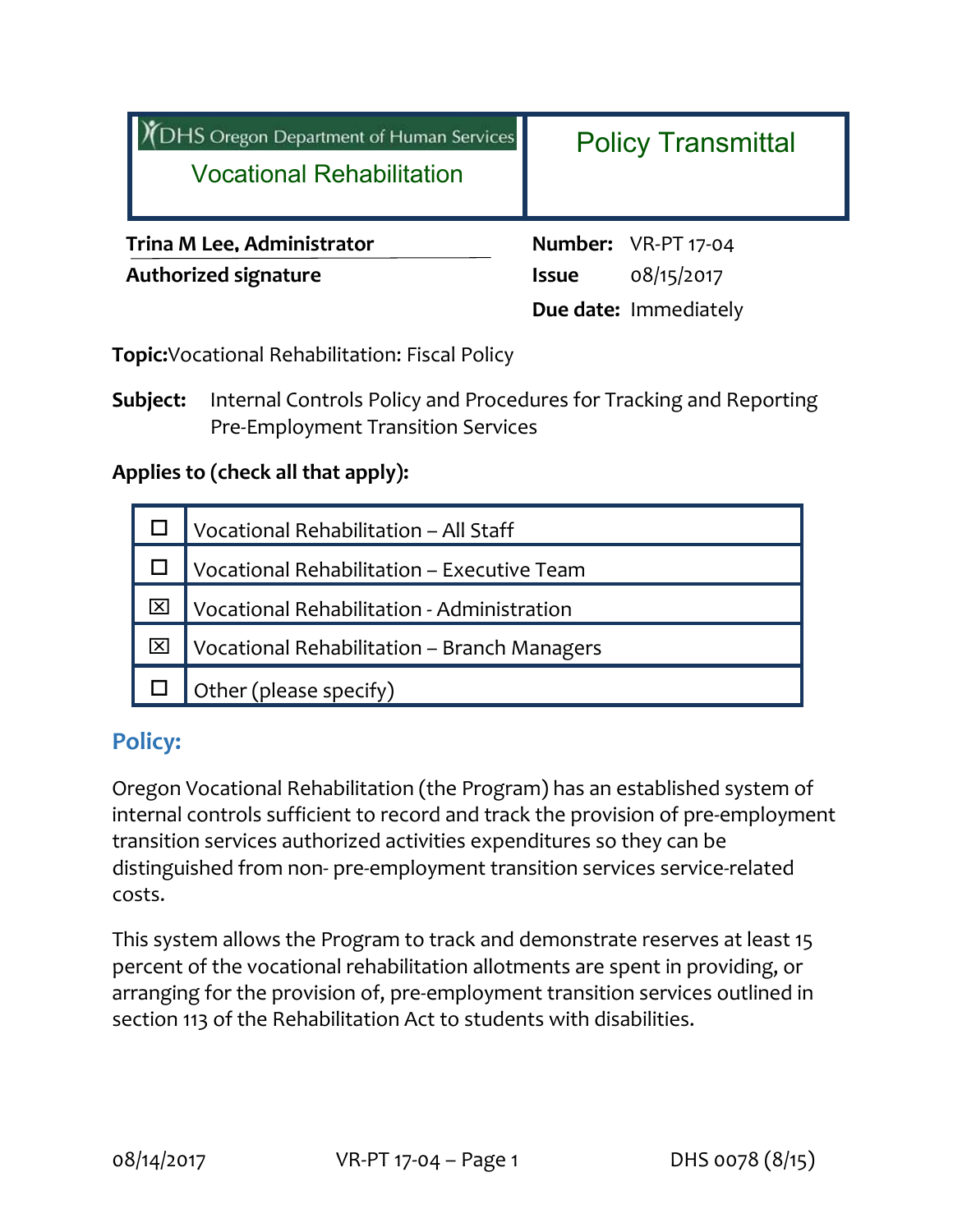Tracking and accounting expenditures of the reserved pre‐employment transition services and expenditures of other authorized expenditures occurs at least monthly. The expenditures are tracked against the total grant to assure that total grant expenditures are not overspent for each fiscal reporting period.

At least monthly reports are provided to the Program Administrator showing pre-employment transition services, non-pre-employment transition services, and compared with the overall annual Program budget.

Semi‐annual and annual FS 425 reports are finalized, reviewed and signed by the Program Administrator, and sent to the federal funding agency as required.

# **Procedures: Internal Control Procedures for Pre‐Employment Transition Fiscal Reserves**

# 1. **Control Environment**

Oregon Vocational Rehabilitation (the Program) operates as a program within the State of Oregon, Department of Human Services and is funded by the federal Department of Education, Rehabilitation Services Administration. The Program adheres to federal and state regulations that govern and relate to finance and contracting. The Program follows federal requirements for fiscal reporting and follows the requirements of the federal grant.

The Oregon Department of Administrative Services (DAS) is charged with directing and controlling the accounting of state government fiscal operations. DAS is responsible for establishing and maintaining systems of accounting for state government and for prescribing the principles, standards, and requirements of those systems to be used by state agencies. The Program follows state requirements for accounting that are described in the Oregon Accounting Manual (OAM). The OAM provides a comprehensive set of policies and procedures to assist state fiscal managers with analyzing, processing, and reporting financial transactions in accordance with generally accepted accounting principles, federal regulations, and Internal Revenue Service requirements.

## 2. **Risk Assessment**

The Program collaborates with the Oregon Secretary of State Audits Division (OSSAD) and the Department of Human Services Internal Audit Division (DHS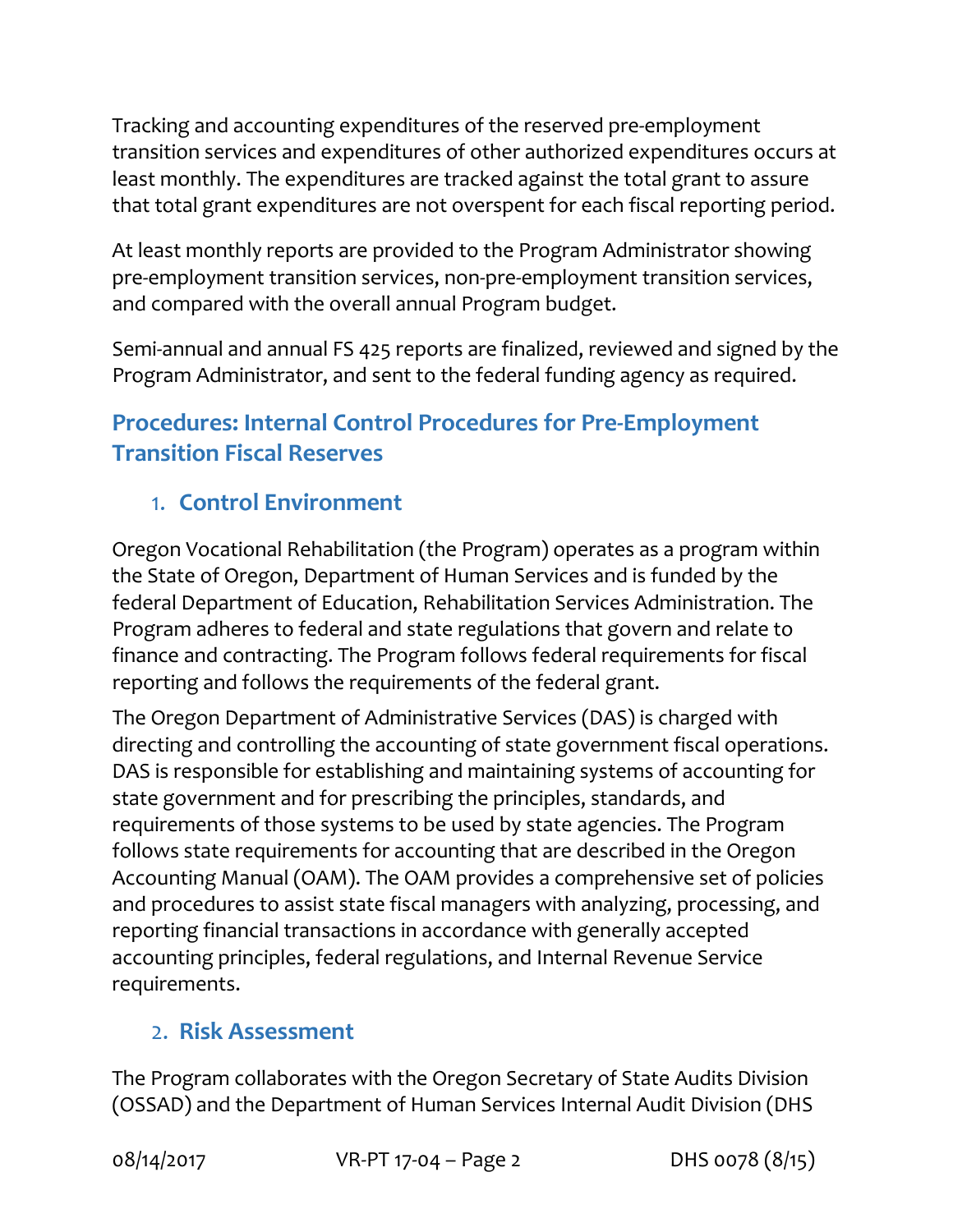IAD) to perform risk assessments of the program. OSSAD audits the books and records of the State's agencies. Additionally OSSAD conducts financial and other audits of State agencies and functions.

The Program joins forces with OSSAD and DHS IAD to formulate a response identified risks.

### 3. **Control Activities**

Control activities are performed at the agency (DHS) and Program level.

- For each federal fiscal period the Oregon Department of Human Services Accounting establishes a unique accounting code for the Program to charge and track pre‐employment expenditures.
- ORCA, the client management data base for the Program, identifies all qualified recipients of pre‐employment transition services by:
	- $\Diamond$  Examining the client date of birth at that date who are younger than 22 years of age,
	- $\diamond$  Selecting cases who are students.
	- $\Diamond$  Identify specific services that qualify as pre-employment transition services and
	- $\Diamond$  Charges the unique code set up to track pre-employment transition services when a payment is made for this purpose.
	- $\Diamond$  At the end of each work day this data is sent electronically to the State Financial Management Account System.
	- $\Diamond$  The Program Business Operations Manager reviews a monthly report of the charges to and payments made for pre‐employment transition services.
- The Workforce and Youth Manager (W&Y Manager) is responsible for developing, implementing and monitoring contracts providing, or arranging for the provision of, pre-employment transition services.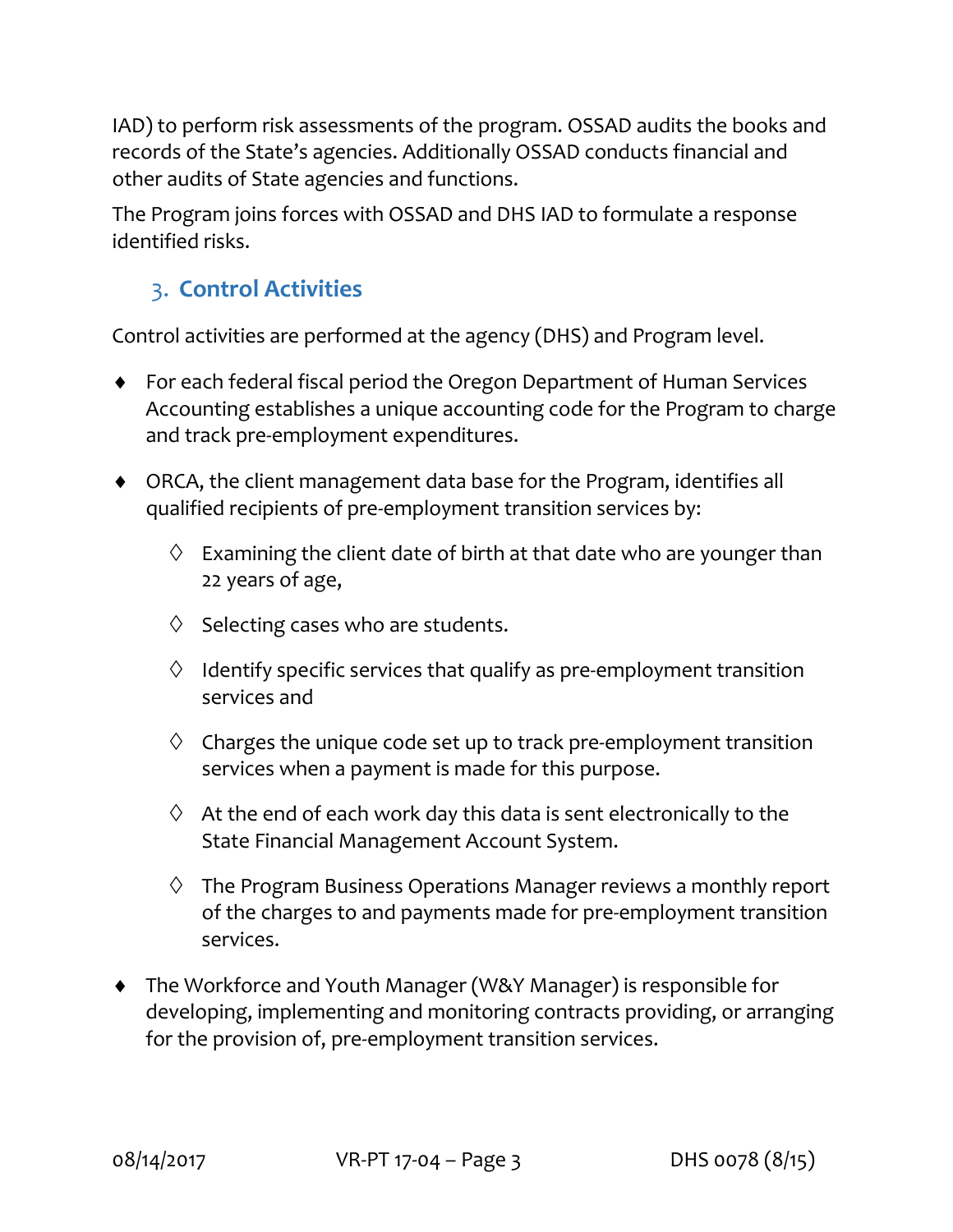- $\Diamond$  The W&Y Manager is given the unique code to manage contracted pre‐employment transition services expenditures.
- $\Diamond$  When invoices are submitted for these contracts, the W&Y Manager reviews the invoices and authorizes payment, using the unique code to make the expenditure.
- The Program Business Operations Manager, in conjunction with the Department of Human Services grant accountant, run monthly reports after accounting closes to monitor and track the amount of expenditures against the unique code. This is then tracked against the full amount of the set aside and reported to the executive levels of Vocational Rehabilitation to ensure use of the set aside funds in the proper time frame.
- The Office of Financial Services (OFS) provides:
	- $\Diamond$  At least monthly expenditure and tracking reports are provided to the Program Administrator.
	- $\Diamond$  Semi-annual and annual reports via the FS 425 and provides them to the Program Administrator. The Program Administrator reviews these forms and signs them to be submitted. The FS 425 is sent to the federal funding agency as required.

### 4. **Information and Communication**

All Program fiscal policy is available on the Oregon Vocational Rehabilitation public website. http://www.oregon.gov/DHS/EMPLOYMENT/VR/Pages/Policies‐ Rules.aspx

The Program Business Operations Manager provides regular, updated reports, describes changes and challenges the Program faces, remedies and responds to questions in a number of venues:

- ◆ During weekly Program Executive meetings;
- During monthly Program Leadership meetings with branch managers and central administrative staff in attendance; and
- During quarterly State Rehabilitation Council meetings.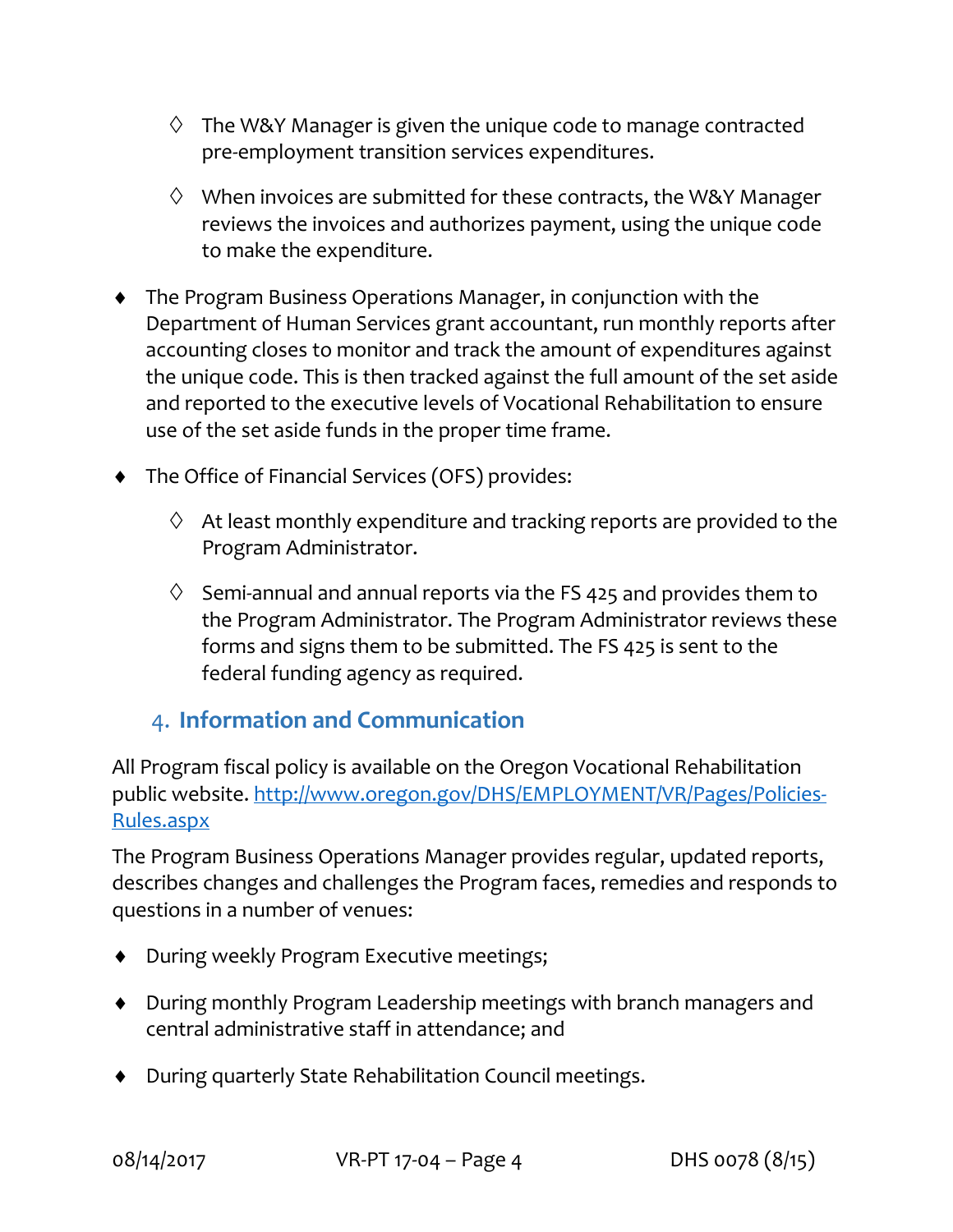## **Definitions**

**Internal control** is defined in **GAO 14‐704G** as "a process effected by an entity's oversight body, management, and other personnel that provides reasonable assurance that the objectives of an entity will be achieved (see fig. 2)."

The report continues, "These objectives and related risks can be broadly classified into one or more of the following three categories:

- Operations ‐ Effectiveness and efficiency of operations
- Reporting ‐ Reliability of reporting for internal and external use
- Compliance ‐ Compliance with applicable laws and regulations"



## **Applicability:**

**United States Government Accounting Office. Standards for Internal Control in the Federal Government. GAO‐14‐704G. September 2014.**

http://www.gao.gov/assets/670/665712.pdf

#### **§361.12 Methods of administration**

https://www.gpo.gov/fdsys/pkg/FR‐2016‐08‐19/pdf/2016‐15980.pdfSee page 55750.